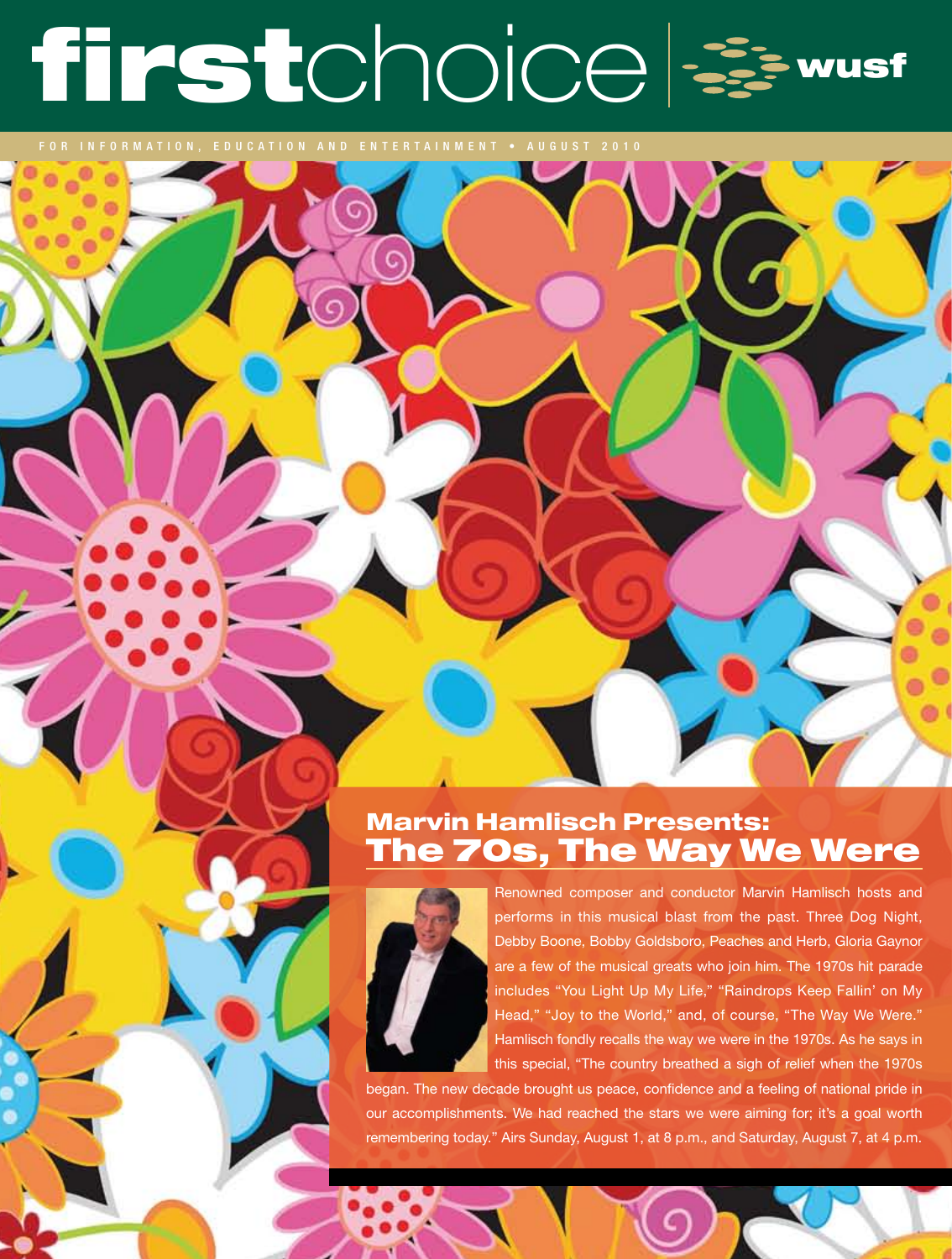# radio television I

# **WUSF 89.7 RADIO SCHEDULE**

| <b>Monday through Friday</b>            |                 |                |
|-----------------------------------------|-----------------|----------------|
| Morning Edition ~                       |                 | C              |
| <b>Carson Cooper</b>                    | $5-9a.m.$       | W              |
| Classical Music ~                       |                 | C              |
| <b>Russell Gant</b>                     | 9 a.m.-1 p.m.   | W              |
| Classical Music ~                       |                 | C              |
| <b>Bethany Cagle</b>                    | $1-4$ p.m.      | Al             |
| All Things Considered ~ Joshua Stewart  |                 | A              |
| & Susan Giles Wantuck                   | 4-6 p.m.        | Tł             |
| Marketplace                             | 6-6:30 p.m.     | Pi             |
| <b>BBC News</b>                         | 6:30-7 p.m.     | Já             |
| Florida Matters ~ Tuesday               | 6:30-7 p.m.     | Ja             |
| Classical Music ~ Coleen Cook 7-10 p.m. |                 | M              |
| $Jazz \sim Bob$ Seymour                 | 10 p.m.-1 a.m.  | ś              |
| Jazz ~ Jeff Franklin $&$                |                 | Ja             |
| <b>Michael Cornette</b>                 | $1-5$ a.m.      | $\overline{C}$ |
| <b>Friday</b>                           |                 | FI             |
| <b>All Things Considered</b>            | 4-6 p.m.        | W              |
| Marketplace                             | 6-6:30 p.m.     | W              |
| <b>BBC News</b>                         | $6:30-7$ p.m.   | $\mathsf{S}$   |
| Classical Music ~ Coleen Cook 7-10 p.m. |                 | C              |
| Riverwalk                               | 10-11 p.m.      | A              |
| Jazz at Lincoln Center 11 p.m.-midnight |                 | Al             |
| <b>Saturday</b>                         |                 | S <sub>1</sub> |
| Jazz Set $\sim$                         |                 | S)             |
| Dee Dee Bridgewater                     | midnight-1 a.m. | C              |
| Jazz                                    | 1-6 a.m.        | Já             |

| <b>Saturday continued</b>             |                 |  |
|---------------------------------------|-----------------|--|
| <b>Classical Music</b>                | $6 - 8$ a.m.    |  |
| <b>Weekend Edition</b>                | $8-10a.m.$      |  |
| <b>Car Talk</b>                       | 10-11 a.m.      |  |
| Wait Wait Don't Tell Me!              | 11-noon         |  |
| <b>Classical Music</b><br>noon-5 p.m. |                 |  |
| <b>All Things Considered</b>          | 5-6 p.m.        |  |
| A Prairie Home Companion              | 6-8 p.m.        |  |
| This American Life                    | 8-9 p.m.        |  |
| Piano Jazz                            | 9-10 p.m.       |  |
| Jazz ~ Bob Seymour                    | 10 p.m.-1 a.m.  |  |
| Jazz ~ Jeff Franklin &                |                 |  |
| <b>Michael Cornette</b>               | $1-6$ a.m.      |  |
| <b>Sunday</b>                         |                 |  |
| Jazz                                  | $1-6$ a.m.      |  |
| <b>Classical Music</b>                | $6 - 7:30$ a.m. |  |
| <b>Florida Matters</b>                | $7:30-8$ a.m.   |  |
| <b>Weekend Edition</b>                | 8-10 a.m.       |  |
| Wait, Wait Don't Tell Me!             | $10-11$ a.m.    |  |
| <b>Sunday Baroque</b>                 | 11 a.m.-1 p.m.  |  |
| <b>Classical Music</b>                | $1-3$ p.m.      |  |
| A Prairie Home Companion              | 3-5 p.m.        |  |
| <b>All Things Considered</b>          | 5-6 p.m.        |  |
| Studio 360                            | 6-7 p.m.        |  |
| SymphonyCast                          | 7-9 p.m.        |  |
| <b>Classical Music</b>                | 9-11 p.m.       |  |
| Jazz ~ Jeff Franklin                  | 11 p.m.-6 a.m.  |  |

The WUSF Radio Reading Service is accessible to those who qualify 24 hours a day via a special radio receiver, provided at no charge. Find more information at www.wusf.org.

# **WUSF 89.72 RADIO SCHEDULE**

| <b>Monday through Friday</b>              |                  |  |  |
|-------------------------------------------|------------------|--|--|
| <b>Morning Edition</b>                    | 5-9 a.m.         |  |  |
| <b>BBC Newshour</b>                       | 9-10 a.m.        |  |  |
| The Diane Rehm Show                       | $10-11$ a.m.     |  |  |
| <b>Tell Me More</b>                       | 11 a.m.-noon     |  |  |
| Fresh Air                                 | noon-1 p.m.      |  |  |
| BBC's World Have Your Say                 | 1-2 p.m.         |  |  |
| <b>Talk of The Nation</b>                 | 2-4 p.m.         |  |  |
| All Things Considered                     | 4-6 p.m.         |  |  |
| Marketplace                               | 6-6:30 p.m.      |  |  |
| <b>BBC World Service</b>                  | 6:30-7 p.m.      |  |  |
| Florida Matters ~ Tuesday                 | 6:30-7 p.m.      |  |  |
| Fresh Air                                 | 7-8 p.m.         |  |  |
| The World                                 | 8-9 p.m.         |  |  |
| On Point                                  | 9-10 p.m.        |  |  |
| <b>BBC</b>                                | 10 p.m.-5 a.m.   |  |  |
| Jazz at Lincoln Center ~ Friday 10-11p.m. |                  |  |  |
| JazzSet ~ Friday                          | 11 p.m.-midnight |  |  |
| <b>Saturday</b>                           |                  |  |  |
| <b>BBC</b>                                | $5-6a.m.$        |  |  |
| The Parents Journal                       | 6-7 a.m.         |  |  |
| People's Pharmacy                         | $7-8$ a.m.       |  |  |
| <b>Weekend Edition</b>                    | $8-10a.m.$       |  |  |
| Car Talk                                  | $10-11$ a.m.     |  |  |
| Wait Wait Don't Tell Me!<br>11 a.m.-noon  |                  |  |  |
| This American Life                        | noon-1 p.m.      |  |  |

| Saturday continued                   |                |
|--------------------------------------|----------------|
| Snap Judgement                       | 1-2 p.m.       |
| <b>Sound Opinions</b>                | 2-3 p.m.       |
| Conversations from                   |                |
| the World Café                       | $3-4 p.m.$     |
| Fresh Air Weekend                    | 4-5 p.m.       |
| All Things Considered                | 5-6 p.m.       |
| A Prairie Home Companion             | 6-8 p.m.       |
| Riverwalk Jazz                       | 8-9 p.m.       |
| McPartland                           | 9-10 p.m.      |
| <b>BBC</b>                           | 10 p.m.-5 a.m. |
| <b>Sunday</b>                        |                |
| <b>BBC</b>                           | 5-6 a.m.       |
| Speaking of Faith                    | 6-7 a.m.       |
| Latino USA                           | 7-7:30 a.m.    |
| <b>Florida Matters</b>               | 7:30-8 a.m.    |
| <b>Weekend Edition</b>               | 8-10 a.m.      |
| Wait Wait Don't Tell Me!             | $10-11a.m.$    |
| Whad'ya Know Radio Hour 11 a.m.-noon |                |
| A Prairie Home Companion             | noon-2 p.m.    |
| The Splendid Table                   | $2-3$ p.m.     |
| Studio 360                           | 3-4 p.m.       |
| On the Media                         | 4-5 p.m.       |
| All Things Considered                | 5-6 p.m.       |
| To the Best of our Knowledge         | 6-8 p.m.       |
| The Tavis Smiley Show                | 8-10 p.m.      |
| <b>BBC</b>                           | 10 p.m.-5 a.m. |
|                                      |                |

# **AUGUST TV HIGHLIGHTS**



**Clay Aiken—Tried and True** Vocalist Clay Aiken brings his clarion voice and personal interpretations to new arrangements of iconic songs, including "Mack the Knife," "It's Impossible," "Moon River," "Misty," and a duet with Broadway star Linda Eder on Roy Orbison's classic lament "Crying." Airs Sunday, August 1, at 2 p.m., and Tuesday, August 3, at 8 p.m.



Acclaimed CPA Ed Slott shares insights about retirement, ROTH IRA conversion traps, estate planning and taxes in his witty and wise **Lower Your Taxes! Now and Forever with Ed Slott**. This engaging financial wizard manages to make subjects such as family conversations about money, and retirement planning understandable and fun. Airs Monday, August 2, at 9:30 p.m., and Sunday, August 8, at 11:30 a.m.



**Anti-Cancer with Dr. Servan-Schreiber** When he was in his early 30s, Dr. Servan-Schreiber was diagnosed with a malignant brain tumor. After deciding that his doctor's advice was lacking, he researched integrative cancer treatments. This enlightening program reveals the astonishing truths he discovered along his journey. Airs Tuesday, August 3, at 9:30 p.m., and Sunday, August 8, at 10 a.m.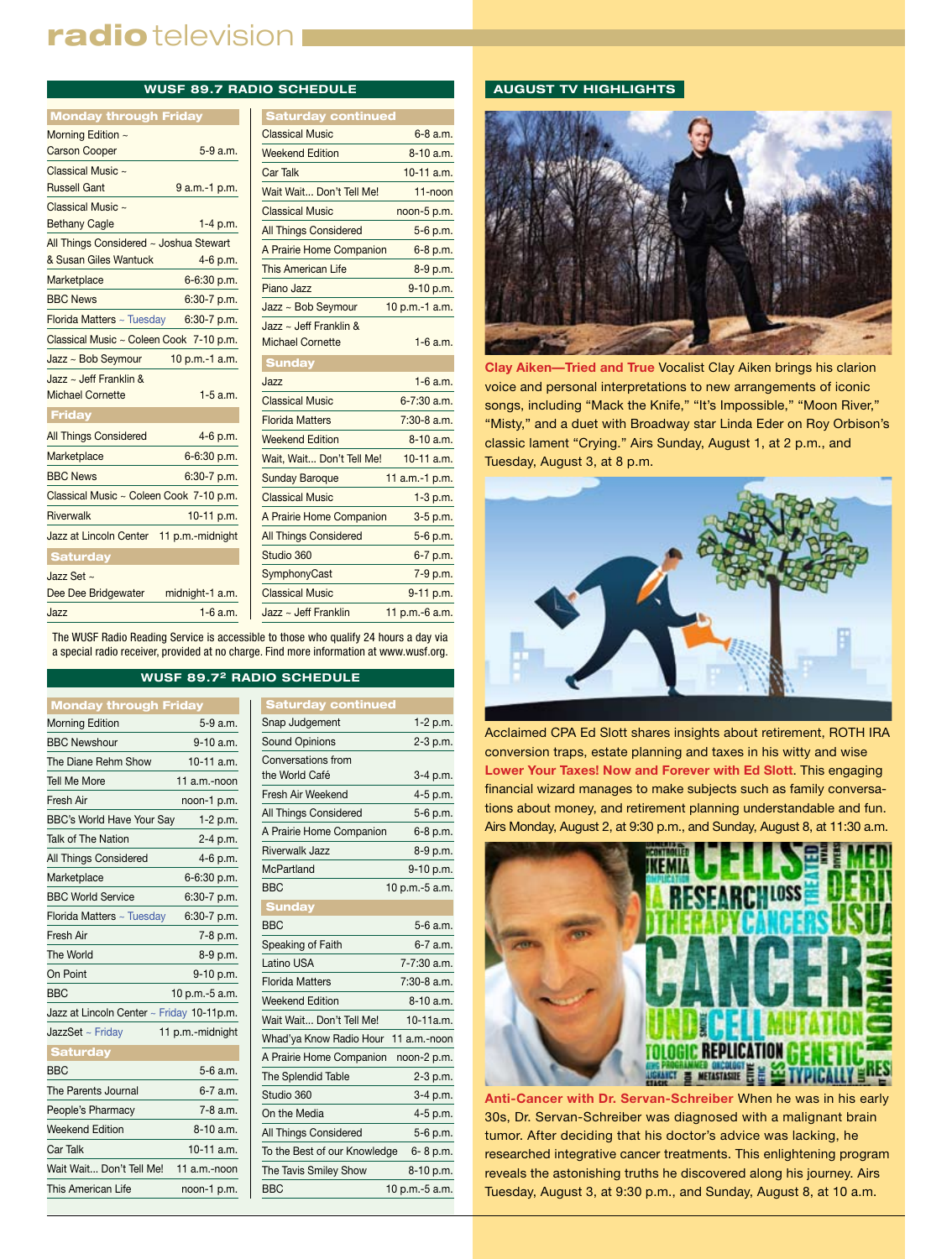# **a**ugust **tv** primetime

#### Sunday 1st

**8:00pm** Marvin Hamlisch Presents: The 70s, The Way We Were **10:00pm** Wolfgang's Vault Presents Day on the Green 1977

#### Monday 2nd

**8:00pm** Carole King & James Taylor: Live at the Troubadour **9:30pm** Lower Your Taxes! Now and Forever with Ed Slott

# Tuesday 3rd

**8:00pm** Clay Aiken – Tried and True **9:30pm** Anti-Cancer with Dr. David Servan-Schreiber

## Wednesday 4th



**8:00pm** Magic Moments: Best of 50s Pop **10:00pm** Soupy Sales: The Whole Gang is Here

# Thursday 5th

**8:00pm** John Denver: A Song's Best Friend **9:30pm** Carole King & James Taylor:

Live at the Troubadour

# Friday 6th

**8:00pm** Aretha Franklin Presents: SOUL REWIND

**10:00pm** Roy Orbison: In Dreams

# Saturday 7th

**8:00pm** Ed Sullivan's Rock & Roll Classics – The 60s **10:00pm** Carole King & James Taylor: Live at the Troubadour

#### Sunday 8th

**8:00pm** Big Band Years **10:00pm** Ed Sullivan's Rock & Roll Classics – The 60s

#### Monday 9th

**8:00pm** Rick Steves' Iran **9:30pm** Visions of Italy – Northern Style

#### Tuesday 10th

**8:00pm** Anti-Cancer with Dr. David Servan-Schreiber



**9:30pm** Victor Borge: 100 Years of Music & Laughter Wednesday 11th **8:00pm** Ed Sullivan's Rock & Roll Classics – The 60s **10:00pm** Roy Orbison: In Dreams Thursday 12th **8:00pm** Big Band Years

#### Friday 13th

**8:00pm** Viewer Favorites **12:00am** Viewer Favorites

# Saturday 14th

**8:00pm** Viewer Favorites **12:00am** Viewer Favorites

# Sunday 15th

**8:00pm** Viewer Favorites **12:00am** Viewer Favorites

# Monday 16th

**8:00pm** Rick Steves' Europe "Salzburg and Surroundings" **8:30pm** Smart Travels – Europe with Rudy Maxa "Bath and South Wales" **9:00pm** Art Wolfe's Travels to the Edge "The Southwest: Zion and Canyon de Chelly" **9:30pm** Travelscope "Thailand – From Golden Triangle to White Sands"

**10:00pm** Hersheypark: Sweet Memories

## Tuesday 17th

**8:00pm** Lark Rise to Candleford **9:00pm** Doc Martin "Of All the Harbors in All the Towns"



# **10:00pm** MI-5

# Wednesday 18th

**8:00pm** Gourmet's Adventures with Ruth "Yara Roberts' Brazil" **8:30pm** Burt Wolf: Travels & Traditions "Santiago de Compostela, Spain" **9:00pm** This Old House "Newton Centre Project" Part 11 of 16 **9:30pm** Historic "Summer Home – Kitchen" **10:00pm** Lost Treasures of the Ancient World "Ancient Rome: The Glorious Empire"

#### Thursday 19th

**8:00pm** Nature "Victoria Falls" **9:00pm** Wild! "Cheetahs & Gazelles: Born to Run"

**10:00pm** Nature "Cheetah Orphans"

# Friday 20th

**8:00pm** History Detectives "Korean War Letter, Diana, Lookout Mt. Painting" **9:00pm** Antiques Roadshow "Las Vegas, NV" Part 1 **10:00pm** Globe Trekker "Caribbean Islands: St. Lucia, Martinique & Montserrat"

## Saturday 21st

**8:00pm** In Performance at the White House "Paul McCartney: The Library of Congress" **9:30pm** Saturday Night Movie "The Third Man" (1949)

#### Sunday 22nd **8:00pm** NOVA

**10:00pm** Chris Botti in Boston, Part II "Hunt for the Supertwister"

\*Programs scheduled are subject to change after printing of this publication.

# Sunday 22nd continued

**9:00pm** American Experience "Into the Deep: America, Whaling & the World"

# Monday 23rd

**8:00pm** Rick Steves' Europe "The Making of Rick Steves' Europe"



**8:30pm** Smart Travels – Europe with Rudy Maxa "Edinburgh and Scotland" **9:00pm** Art Wolfe's Travels to the Edge "India – Varanasi to Bandhavgarh" **9:30pm** Travelscope "Fredericksburg,

Texas" **10:00pm** A Program About Unusual Buildings and Other Roadside Stuff

#### Tuesday 24th

**8:00pm** Lark Rise to Candleford **9:00pm** Doc Martin "Haemophobia" **10:00pm** MI-5

#### Wednesday 25th

**8:00pm** Gourmet's Adventures with Ruth "The Tamarind School, Laos" 8:30pm Burt Wolf: Travels & Traditions "Siena, Italy"

**9:00pm** This Old House "Newton Centre Project" Part 12 of 16

**9:30pm** Hometime "Barrel Vault Basement"

**10:00pm** Lost Treasures of the Ancient World "Stonehenge & the Ancient Britons"

#### Thursday 26th

**8:00pm** Nature "Is That Skunk?" **9:00pm** Wild! "Brazil's Pantanal" Part 1 **10:00pm** Wild! "Brazil's Pantanal" Part 2

#### Friday 27th

**8:00pm** History Detectives "St. Valentine's Day Massacre Gun, George Washington Miniature, Stalag 17 Portrait"

**9:00pm** Antiques Roadshow "Las Vegas, NV" Part 2

**10:00pm** Globe Trekker "Midwest U.S.A"

#### Saturday 28th

**8:00pm** Jackie Gleason – Genius At Work



**9:00pm** Saturday Night Movie "The Treasure of the Sierra Madre" (1948)

#### Sunday 29th **8:00pm** NOVA

"Storm That Drowned a City" **9:00pm** Still Waiting: Life After Katrina **10:00pm** Church on Dauphine Street

## Monday 30th

**8:00pm** Rick Steves' Europe "Burgundy: Profound France" **8:30pm** Smart Travels – Europe with Rudy Maxa "Barcelona and Costa Brava"

**9:00pm** Art Wolfe's Travels to the Edge "The Southern Ocean: South Georgia Island"

**9:30pm** Travelscope

"Gathering in Scotland"

**10:00pm** Richard Bangs' Adventures with Purpose

Hong Kong: Quest for the Dragon Tuesday 31st



**8:00pm** Lark Rise to Candleford **9:00pm** Doc Martin "Old Dogs" **10:00pm** MI-5



**Where to Watch** 

# **Over the Air**

- 16.1 WUSF TV
- 16.2 WUSF Kids
- 
- 16.4 Florida Knowledge **Network**

#### **WUSF on Comcast**

- 204 WUSF TV
- 205 WUSF Kids
- 206 Create TV
- 207 Florida Knowledge **Network**

#### **WUSF on Verizon FiOS**

471 Florida Knowledge **Network WUSF on Bright House** 

619 Florida Knowledge **Network** 

- 016 WUSF TV
- 470 WUSF TV 473 WUSF Kids

472 Create TV

616 WUSF TV 617 WUSF Kids 618 Create TV